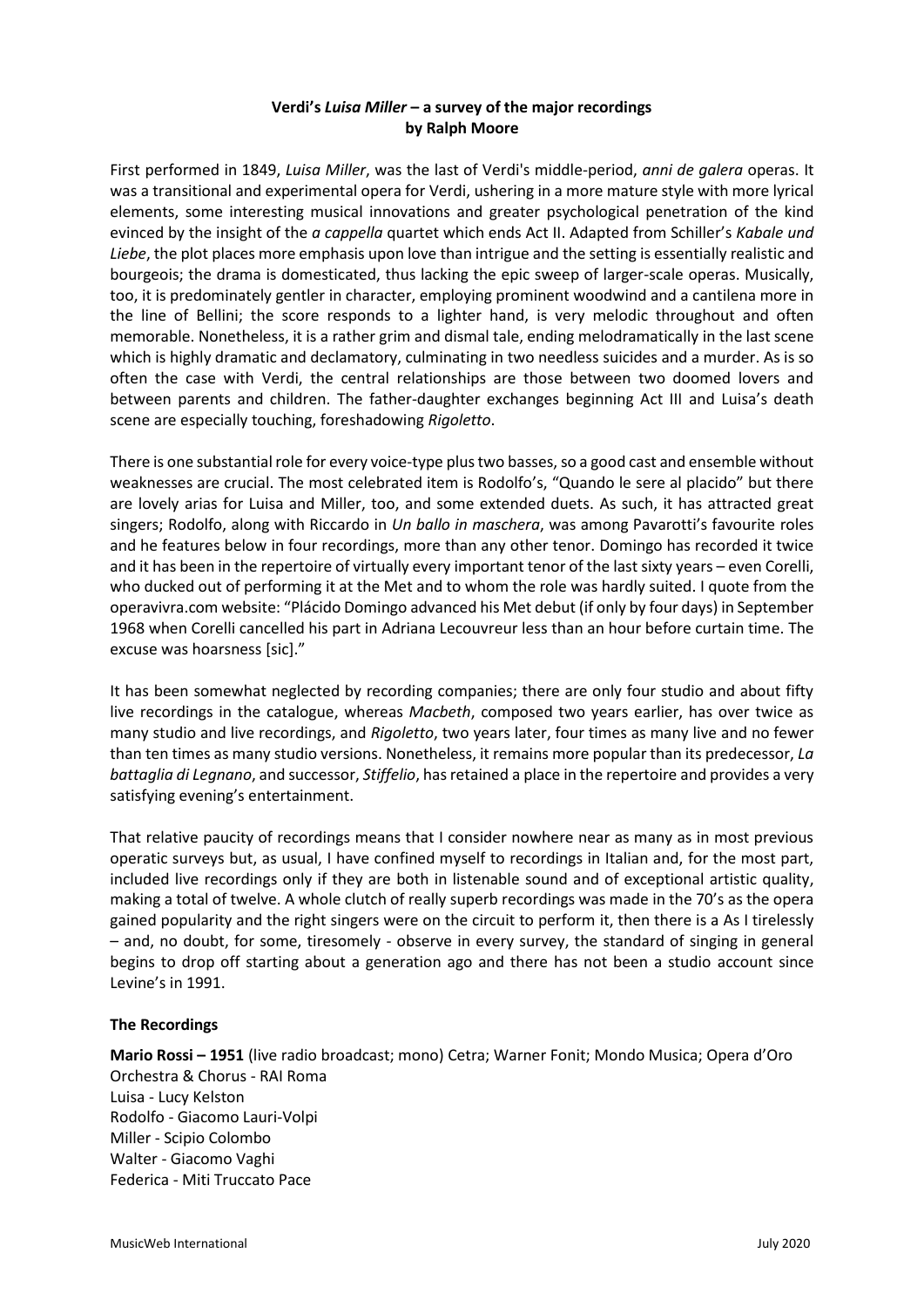Wurm - Duilio Baronti Laura - Grazia Calaresu Contadino - Salvatore De Tommaso

This live radio performance was broadcast marked the 50<sup>th</sup> anniversary of Verdi's death and has an energised and experienced conductor, a fine orchestra and chorus and a distinguished cast recorded in clean, narrow mono, all constituting a tempting prospect for the opera aficionado. Cetra's sound could be edgy and toppy but this is perfectly acceptable, without distortion – one of the best of this provenance I have heard. However, there are some severe cuts, including the whole of one scene, such that we lose the best part of half an hour of music – most performances run to nearly two and a quarter hours whereas this is just over an hour and three-quarters.

The cast consists of distinguished singers all of whom had significant careers singing in major houses but only Lauri-Volpi is still really famous. However, he was nearly sixty here and somewhat past his best after many years on stage; his lyric-dramatic tenor has turned hard and nasal, his phrasing can be gusty and unsteady, especially in soft singing, and he sometimes goes flat; top notes are intact, however and he brings plenty of temperament to his singing, still producing thrilling sounds when in can belto mode. Lucy Kelston has a flexible, sometimes rather shrill, piping soprano but she has some lower register and sings both prettily and *con gusto*, especially in her death scene. Colombo has a neat, elegant baritone and Vaghi was a major bass of his era, sharing his contemporary Pasero's quick vibrato and dark timbre but occasionally experiencing problems with his intonation. Miti Truccato Pace is a warm-voiced Federica but her role is so severely cut that it is reduced to a few phrases; the second scene of Act 1 containing the duet where she offers her bosom to Rodolfo's sword has gone. The Wurm is adequate if a bit cloudy-voiced. Both basses' parts are trimmed. The Laura is a Minnie Mouse soubrette.

This might not be anyone's first choice given the cuts, limited sound and some vocal failings but it remains idiomatic and highly enjoyable.

**Nino Sanzogno – 1963** (live; mono) Urania; Premiere, Encore Orchestra & Chorus - Teatro Massimo di Palermo Luisa - Antonietta Stella Rodolfo - Giuseppe di Stefano Miller - Cornell MacNeil Walter - Raffaele Arié Federica - Oralia Domínguez Wurm - Enrico Campi Laura - Laura Zannini Contadino - Glauco Scarlini

Another starry cast promises much; it might be getting a bit late in the day in Di Stefano's short but brilliant career but he is in charge here, singing out with passion and confidence. The audience responds enthusiastically to his big aria and really he sounds as good as ever. Stella, too, is in excellent voice: she has power and agility but still sounds young and sensitive; the slight break in her voice and smoky timbre remind me of Leyla Gencer. Her sustained top notes are impressive. MacNeil repeats a splendid, generous-voiced Miller which despite its robustness is capable of being softened to convey pathos. However, he may be heard to much better advantage in his studio recording conducted by Cleva. Oralia Domínguez was the finest mezzo of her era and Arié is firm and sonorous, completing a first-rate team of soloists.

Unfortunately, poor sound puts this out of court whatever its merits, so I include it here as a warning to the casual browser: this is territory only for the committed devotee of historical recordings who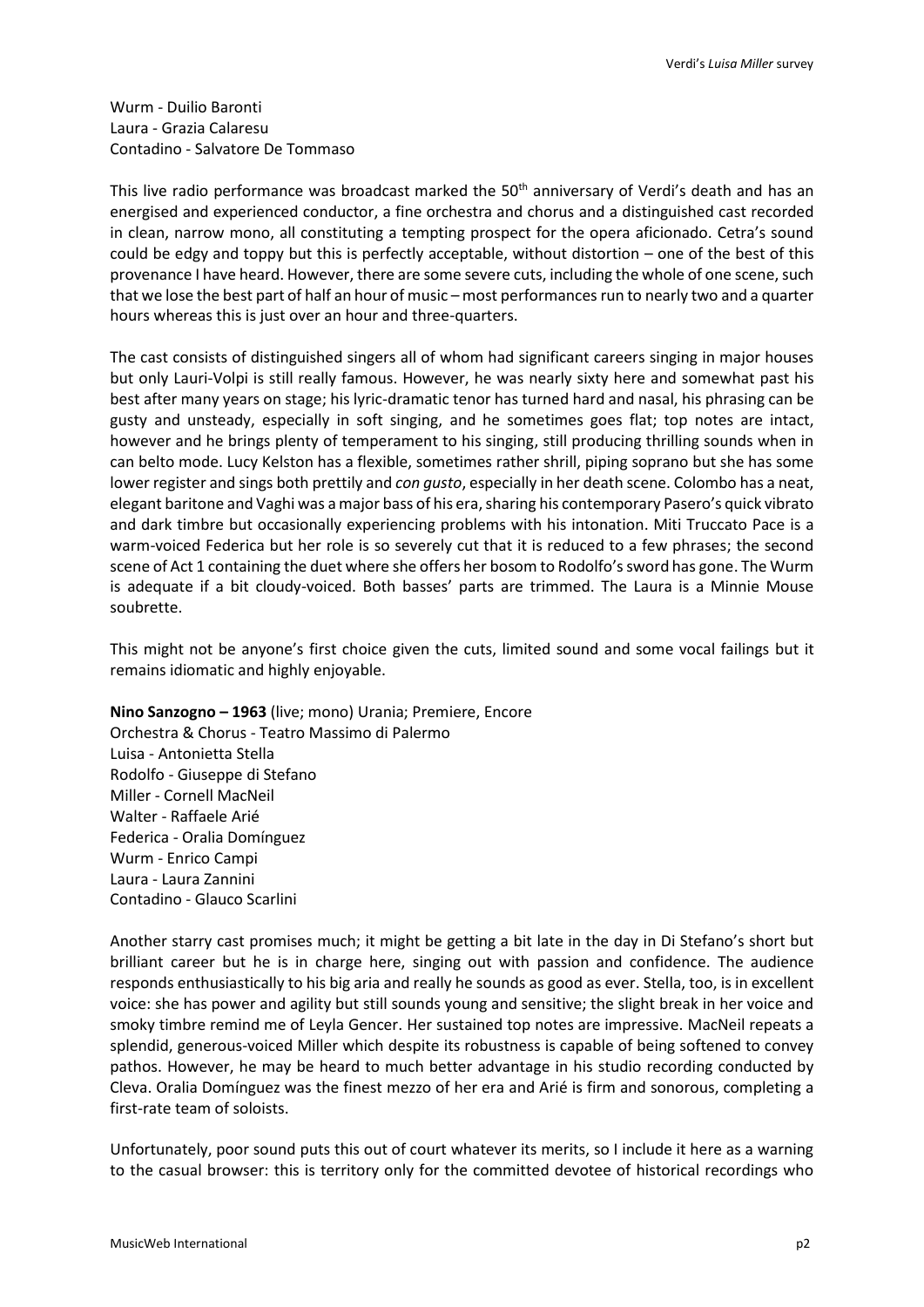wants to hear the artists in question. That is such a pity because the singing here is really excellent and Sanzogno's conducting is ideal.

**Fausto Cleva – 1965** (studio; stereo) RCA Orchestra & Chorus - RCA Italiana Orchestra Luisa - Anna Moffo Rodolfo - Carlo Bergonzi Miller - Cornell MacNeil Walter - Giorgio Tozzi Federica - Shirley Verrett Wurm - Ezio Flagello Laura - Gabriella Carturan Contadino - Piero De Palma

This is a good a cast as could be assembled in the mid-60's, every principal singer being a major star and working under an experienced conductor directing an orchestra wholly habituated to the Verdian idiom. Cleva conducts unobtrusively and really supports his singers but is sometimes rather brisk and unyielding.

I find the casting here marginally preferable to that of the Decca studio recording in that Caballé sounds too matronly compared with Moffo's naïveté and Milnes is a bit woolly compared with MacNeil - but Pavarotti is great there and the conducting is more exciting. Unlike too many exponents of the role of Frederica, Verrett here tames her opulent sound here to be both more vulnerable and incisive, inflecting the words sensitively. Cornell MacNeil uses his lovely, pharyngeally resonant, true Verdian baritone tastefully, if not over-subtly, Moffo sounds pure and innocent while despatching the coloratura easily and Bergonzi is his usual model of style and restraint, but still rises to the passion of "Quando le sere al placido".

My MusicWeb colleague Göran Forsling shares my admiration for this set and delineates many of its virtues so I won't further elaborate but refer you to his [review.](http://www.musicweb-international.com/classrev/2015/Nov/Verdi_Luisa_88875073462.htm)

**Thomas Schippers – 1968** (live; mono) Sony; Nuova Era; Memories; Living Stage Orchestra & Chorus - Metropolitan Opera Luisa - Montserrat Caballé Rodolfo - Richard Tucker Miller - Sherrill Milnes Walter - Giorgio Tozzi Federica - Louise Pearl Wurm - Ezio Flagello Laura - Nancy Williams Contadino - Lou Marcella

This is yet another in the series of re-mastered issues of the Saturday matinee broadcasts from the Metropolitan Opera in what from our perspective definitely now looks like its heyday. While it stands to reason that not all of them are equally valuable, the standard has been astonishing high and serves to remind us what a really top-class opera cast looks like when drawn from a roster which has talent in depth, as opposed to today's unseemly scramble by the big houses to nab the one or two singers in the world capable of singing Verdi to the requisite standard. As they are all recorded live in mono sound, their desirability might depend upon the availability of competitive studio recordings in stereo; certainly, before you buy it, you should be sure that this issue has advantages over the 1975 Decca set made with two of the same principals, arguably a singer much better suited to the demands of the heroic tenor lead and, by and large, a superior supporting cast all recorded in splendid stereo.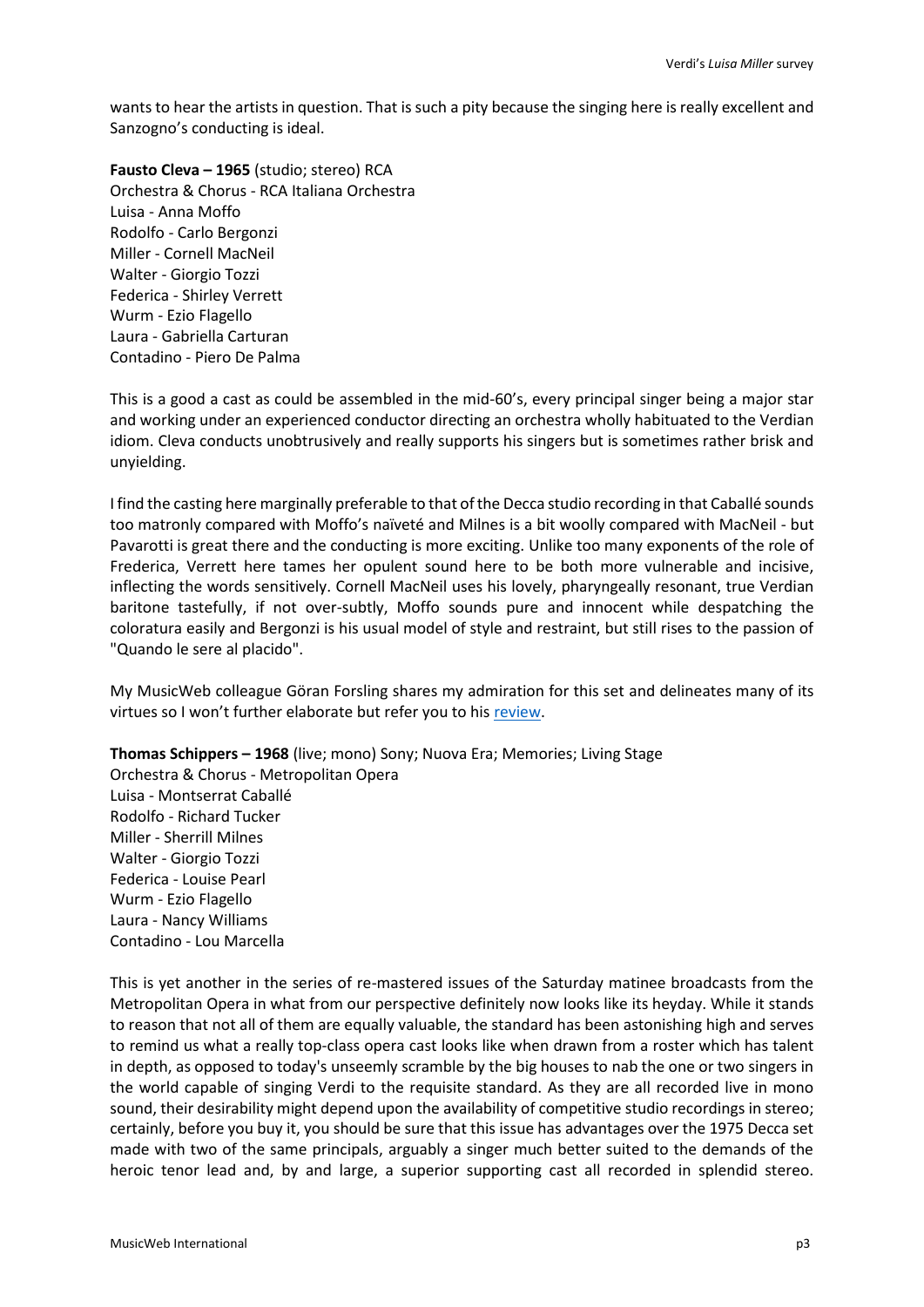However, it must be admitted that both the performance and the sound are so good on this Met set that one almost forgets it is mono.

I am certainly trying to dissuade anyone from purchasing this. For one thing, good as she is for Decca seven years later, Caballé is decidedly more delicate here in this live performance, floating her trademark top B's so seductively whereas in 1975 she goes for power more often. On the other hand, here, live at the Met, some top notes are a little shrill, Milnes is less nuanced than for Peter Maag and that more experienced conductor's direction is decidedly more subtle than Schippers' energised, even gung-ho, approach. The *a cappella* quartet which ends Act II is here beautifully sung with no sagging of pitch and lovely ensemble in the matching of the voices.

There is no doubt that we have some faintly inappropriate casting with a young, virile-sounding Milnes as Luisa's father, supposedly "un vecchio debole" (weak old man) and Richard Tucker in the latter years of his career sounding heroic but decidedly mature for the callow, headstrong lover who rebels against his father's wishes. This is another reason why the later Decca set is preferable with a fresh-sounding Pavarotti and Milnes' more seasoned characterisation of Miller. And while Tucker's passion is impressive and clearly appreciated by the audience, all those gulps and sobs can become irritating on repeated listening. Still, he is good voice and his fans will know what to expect. Flagello is malice incarnate as Wurm, Tozzi resonant as the Count, Louise Pearl adequate as Federica.

There is some great singing here, not least in the superb finale. This Sony issue makes a very good case for the dramatic impact of this opera - as long as you can manage without a libretto.

## **Alberto Erede – 1974** (live, stereo) Mitridate Ponto; Orfeo

Orchestra & Chorus - Wiener Staatsoper Luisa - Lilian Sukis Rodolfo - Franco Bonisolli Miller - Giuseppe Taddei Walter - Bonaldo Giaiotti Federica - Christa Ludwig Wurm - Malcolm Smith Laura - Milkana Nikolova Contadino - Horst Nitsche

I was unfamiliar with Lithuanian-Canadian soprano Lilian Sukis but she is part of a distinguished cast here under a conductor who knew his Verdi inside-out. She has a light, slightly shrill sound – pleasant and flexible but of no great distinction, somewhat lacking in heft and tonal variety. Taddei displays more than a little wear in his voice not entirely inapt for the retired soldier but he lacks the easy resonance, sustained tone and top notes of baritones in fresher voice. Malcolm Smith makes a powerful but windy, coarse-voiced Wurm. Things look up with the real quality voices here of a trio of singers: Bonisolli, Ludwig and Giaiotti. The bass has a big, black, incisive sound and frankly I have never heard anything sung by Bonisolli which I do not like. He as a great tenor, huge of voice with ringing top notes but also capable of considerable delicacy despite the robustness of his basic sound. He interpolates an easy, beautiful top D-flat at the end of his big aria – stunning. Ludwig's vibrato is rather more pronounced here than is usual but the expressive and tonal variety she displays is most winning; she makes a real character out of Federica, who can come across as bland.

The sound is excellent, live stereo – apart from the opening *Sinfonia*, which seems to have been derived from a different source – then the hiss suddenly ceases and it becomes so full and clear it could be digital, providing an open, atmospheric, well-balanced acoustic redolent of live theatre. I want this for Bonisolli and Ludwig, but the inconsistency of casting across the board with weaknesses in some leads prevents this from being a prime recommendation.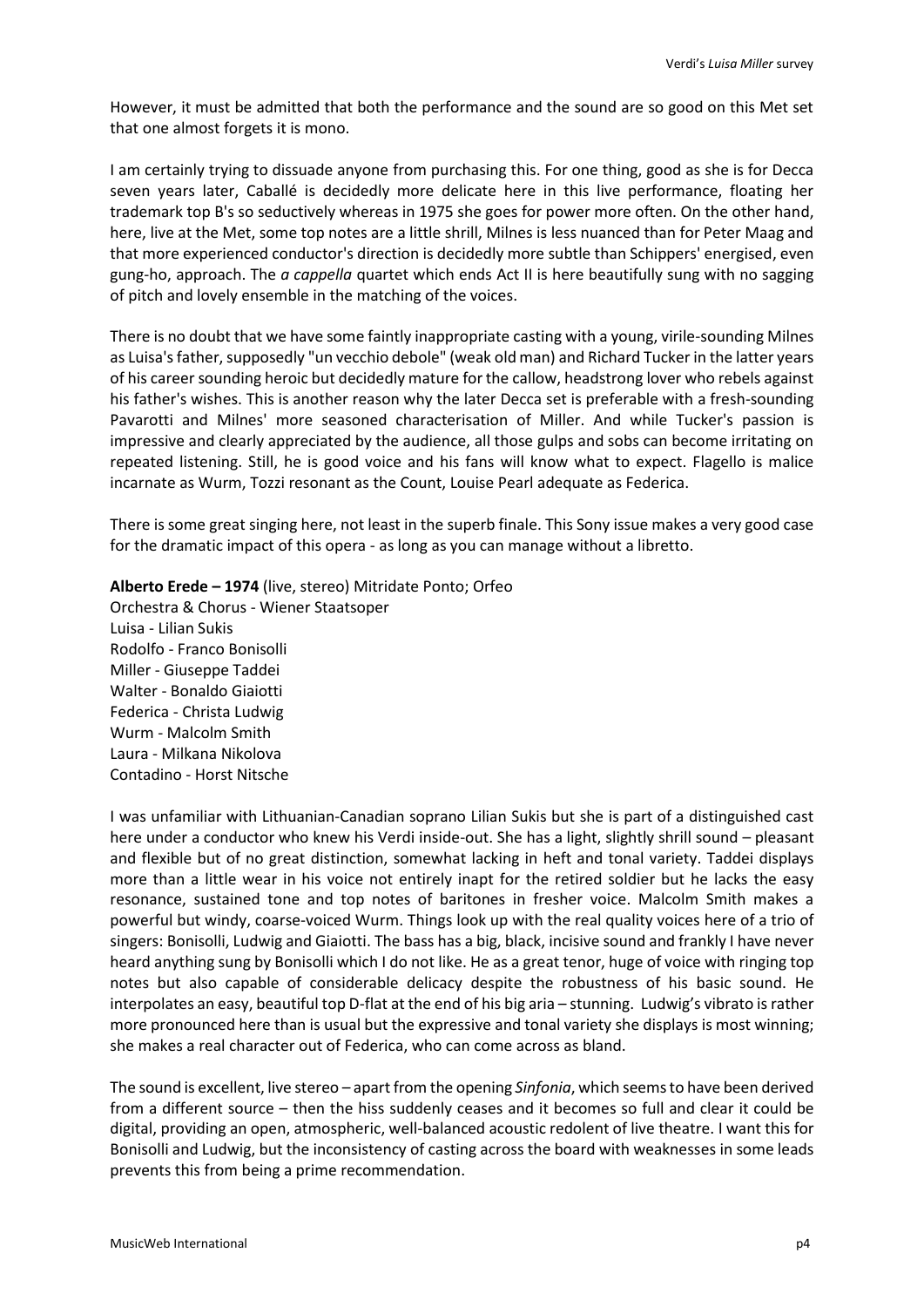**Jesús López Cobos – 1974** (live; mono) Bella Voce; Live Opera Heaven Orchestra & Chorus - San Francisco Opera Luisa - Katia Ricciarelli Rodolfo - Luciano Pavarotti Miller - Louis Quilico Walter - Giorgio Tozzi Federica - Huguette Tourangeau Wurm - Dieter Weller Laura - Gwendolyn Jones Contadino - Joseph Frank

Just as Pavarotti pretty much cornered the role of Rodolfo in the 70's, in the same era Ricciarelli made something of a specialism of her portrayal of Luisa, but by the time she came to make a studio recording – albeit still relatively early in her career – parts of her voice were already thin and breathy and she had lost power. Here, her delicate, plangent timbre is still intact; she remains in many ways the ideal exponent of the role of Lucia because she suggests a frail, vulnerable innocence, yet has the amplitude to rise to the more dramatic moments. Pavarotti's many and manifest virtues in the role of Rodolfo are as much in evidence here as in the three other recordings reviewed below; he was a model of consistency in the 70's.

Their co-singers are also feature big names. Louis Quilico's clean, powerful baritone sounds rather too youthful to characterise Miller ideally – a frequent problem in these recordings – but his singing provides almost unalloyed pleasure. His voice loosened later in his career but here he is firm and expressive with ringing top notes; the audience respond enthusiastically to his arias – indeed, the applause for all the singers is frequently and deservedly tumultuous. Dieter Weller's Wurm is dark and threatening without resorting to growl or wobble. I have heard Tozzi in somewhat better voice than here – he has lost a bit of resonance – but he is still impressive and again, like Quilico, receives appreciative applause for his solo. While acknowledging the peculiarity of Huguette Tourangeau's vocal production I confess a weakness for its dark colouring, exaggerated lower register and fast vibrato and she makes a vibrant, dignified Federica.

López Cobos directs an alert, energised performance and gets good playing out of orchestra which could be variable and the chorus is excellent. The mono sound is very good, if just a tad tubby and there is a bit of coughing. This is thoroughly enjoyable without weaknesses and a definite contender for top choice among live performances; it was the surprise of this survey. What a pleasure it would have been to be present in the audience that night.

**Peter Maag – 1974** (live radio broadcast; stereo) Intaglio; Myto; Arts Archive Orchestra & Chorus - RAI Torino Luisa - Gilda Cruz-Romo Rodolfo - Luciano Pavarotti Miller - Matteo Manuguerra Walter - Raffaele Arié Federica - Cristina Angelakova Wurm - Ferruccio Mazzoli Laura - Anna Di Stasio Contadino - Walter Artioli

This live radio broadcast from1974 is in excellent stereo sound with little audience noise apart from a little more hiss than in Pavarotti's studio version, the occasional cough and applause only at the end of the acts. It fields three absolutely first-rate singers in the leading roles and a good supporting cast. It scores over both excellent studio recordings starring Moffo and Caballé by virtue of enjoying the extra excitement generated in a live concert performance; both Maag and Pavarotti are considerably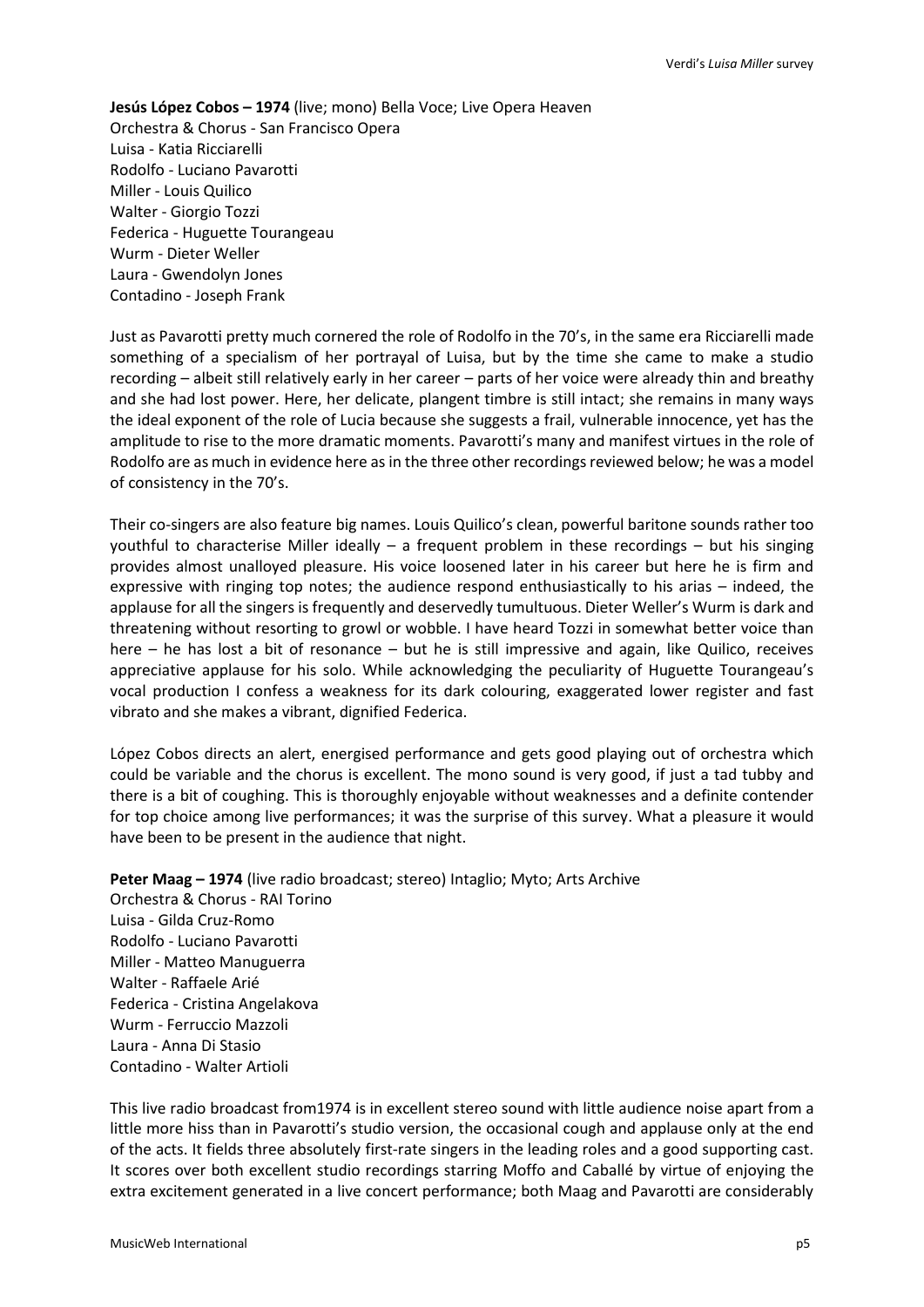more urgent and animated in their conducting and singing respectively and soprano Gilda Cruz Romo delivers a much more dramatic and involved characterisation of Luisa than Caballé's and Moffo's more delicate, nuanced portrayals but can still float a note. She sometimes has something of an edge in her voice but is technically highly proficient, agile and flexible despite the heft and amplitude of her juicy spinto voice, with a working trill and a real facility with roulades and in divisions. She made no studio recordings despite her successful international career so is this the only way you'll get to hear and admire her.

Pavarotti in his sappiest, most youthful and gleaming phase of his career, singing flawlessly with huge passion and commitment - and of course great tonal beauty; everything he does turns to gold, no cracks, no gulps, no loss of resonance at any pitch. He sings "Quando le sere al placido (Domingo?)" divinely and the singers stay beautifully on pitch during the a cappella quartet which concludes Act II Scene 2, as the re-entry of the orchestra confirms. However, Manuguerra matches Pavarotti for those qualities, the only problem being that his voice is so virile that it hardly suggests the wrinkled, whitehaired old man he describes himself as - but I find that a price worth paying to hear such marvellous singing by a true - and still under-rated, Verdi baritone. He is incisive steady and capable of the most seamless legato, delivering a great top G flat to cap it all off.

The supporting cast is marginally less impressive: Mazzoli is an adequate Wurm, Arié a bit gruff as the Count but both are wholly credible and competent. I had not previously encountered the Duchess Federica but Cristina Angelakova is clearly a fine mezzo, even if I would like a tad more depth to her tone. The Turin orchestra and chorus are both really superb, responding to Maag's urgency and drive.

I have the German Intaglio label issue of this rather than the Arts Archives one but it's the same. It wrongly dates the broadcast as 1969 and Act I of the brief synopsis in the insert is garbled - but never mind.

This has also been admiringly [review](http://www.musicweb-international.com/classrev/2008/Jan08/Verdi_luisa_430882.htm)ed for MusicWeb by two colleagues: [review](http://www.musicweb-international.com/classrev/2007/Oct07/Verdi_Luisa_430882.htm)  $\sim$  review

**Peter Maag – 1975** (studio; stereo) Decca National Philharmonic Orchestra; London Opera Chorus Luisa - Montserrat Caballé Rodolfo - Luciano Pavarotti Miller - Sherrill Milnes Walter - Bonaldo Giaiotti Federica - Anna Reynolds Wurm - Richard Van Allan Laura - Annette Celine Contadino - Fernando Pavarotti

This has long been the standard recommendation for *Luisa Miller*, not without reason, although I would alert the collector to one or two minor caveats.

The sound is superb – Decca at its best – and the cast an assemblage of the finest voices of its era. Caballé spins fine, legato lines, floats beautifully controlled pianissimi, deploys a flawless trill and produces power a-plenty. My only problem is that she sounds mature and knowing compared with Moffo or Ricciarelli and her loud top notes can be shrill. Milnes shares with singers such as Manuguerra and MacNeil the disadvantage of paradoxically having too robust and youthful a baritone to suggest the care-worn Miller and he almost over-sings, seizing every chance to hurl out huge top notes but when he is joined by Pavarotti and Caballé, the sound they make together is so glorious that it seems churlish to cavil. Anna Reynolds is a capable, if rather anonymous Federica. Richard Van Allan is a saturnine, resonant Wurm and the ever-reliable Giaiotti is a big, burly-voiced Walter, short on subtlety but strong on menace. The clash or complotting of two basses together is a common feature of Verdi's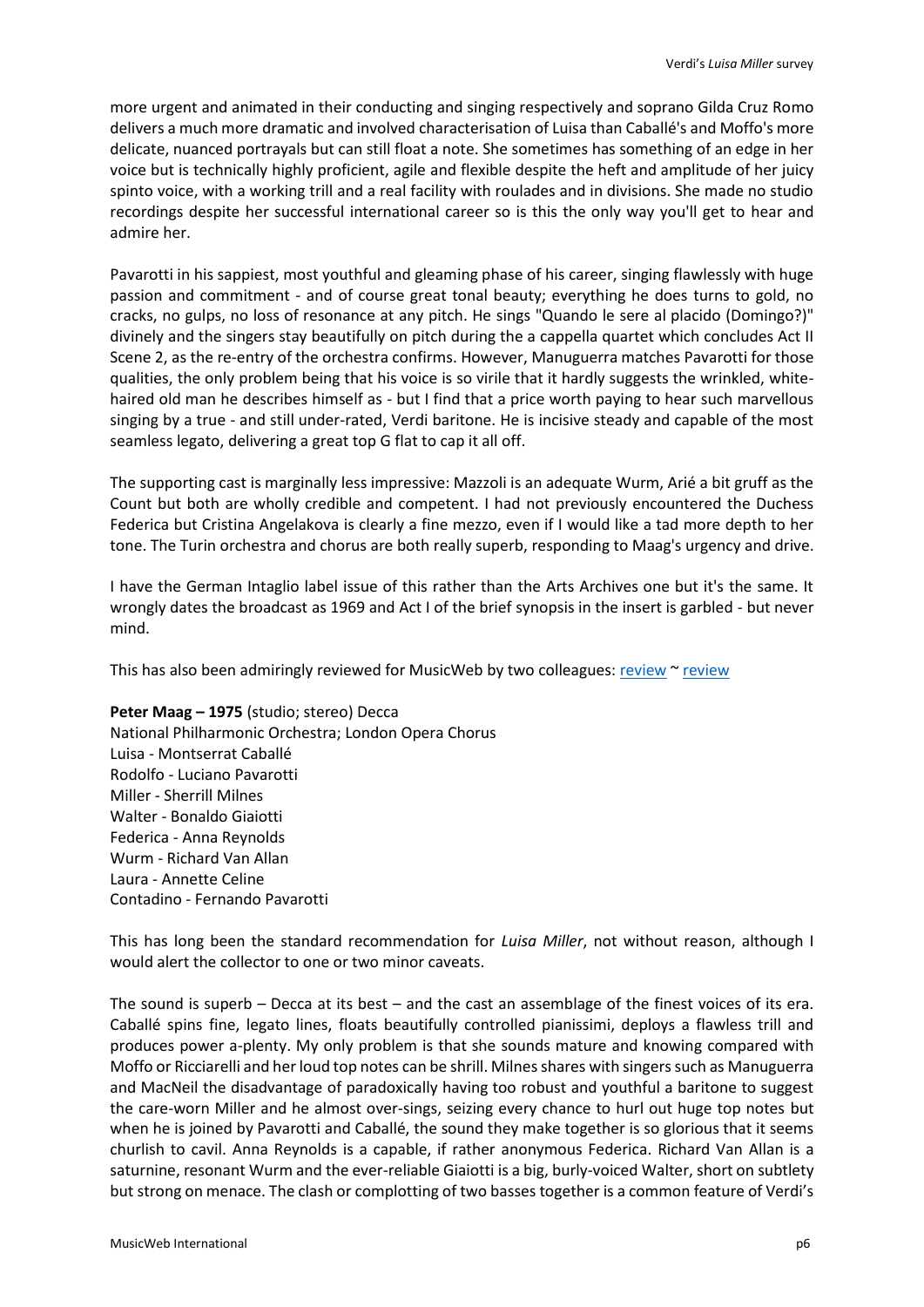operas - think the two conspirators in *Un ballo in maschera* or the confrontation between the King and Il Grande Inquisitore in *Don* Carlo; here, Giaiotti matches Van Allan well to make another classic pair of bass villains.

Maag is careful, nuanced conductor, often slowing down the music quite daringly to milk the gentler emotions but not shy of whipping up tension when required – and he is directing a proven combination of orchestra and chorus which made many successful recordings together.

This remains a deeply satisfying recording and a top contender.

**Fernando Previtali – 1976** (live; stereo) Opera d'Oro; Legato; Premier Orchestra & Chorus - Teatro Regio di Torino Luisa - Katia Ricciarelli Rodolfo - José Carreras Miller - Renato Bruson Walter - Mario Rinaudo Federica - Stella Silva Wurm - Gianfranco Casarini Laura - Maria Grazia Piolatto Contadino - Eugenio Prando

The presence of Carreras and Ricciarelli before her decline presents a distinct incentive to acquire this recording. However, leaving aside my personal antipathy to Bruson's baritone, I think I can say that, good as Bruson is, Louis Quilico is objectively a superior Miller in the live San Francisco performance two years earlier and the sound here is not as good, being mushy and over-resonant. Once again, as in the live performance from the same year conducted by Gavazzeni, this was clearly taped on mediocre equipment by someone in the audience and often extraneous noises – including even throat-clearing in close-up - and coughing are more present than the singing. Ricciarelli is still excellent and Carreras is in fresh, plangent voice – but he cannot rival Pavarotti for verve and sweetness. Furthermore, the supporting cast-members are mostly unknown comprimarios, nowhere near as distinguished as those singers taking the same roles in San Francisco.

This is not really an option; the sound is too poor and the singing less attractive.

**Gianandrea Gavazzeni – 1976** (live; stereo) Opera d'Oro; Myto

Orchestra & Chorus - Teatro alla Scala Luisa - Montserrat Caballé Rodolfo - Luciano Pavarotti Miller - Piero Cappuccilli Walter - Carlo Zardo Federica - Bruna Baglioni Wurm - Carlo Del Bosco Laura - Milena Pauli Contadino - Saverio Porzano

What a pity that, whatever the merits of this performance – and they are many – it is recorded in distant mono sound; evidently the tape machine was being operated by someone at the back of theatre and often the coughing is more prominent than whatever is happening on stage. In any case, Caballé and Pavarotti may be heard to advantage elsewhere; she screeches too often, Cappuccilli is in bawling mode and their (mostly unknown) co-singers are nowhere as distinguished as in their other recordings.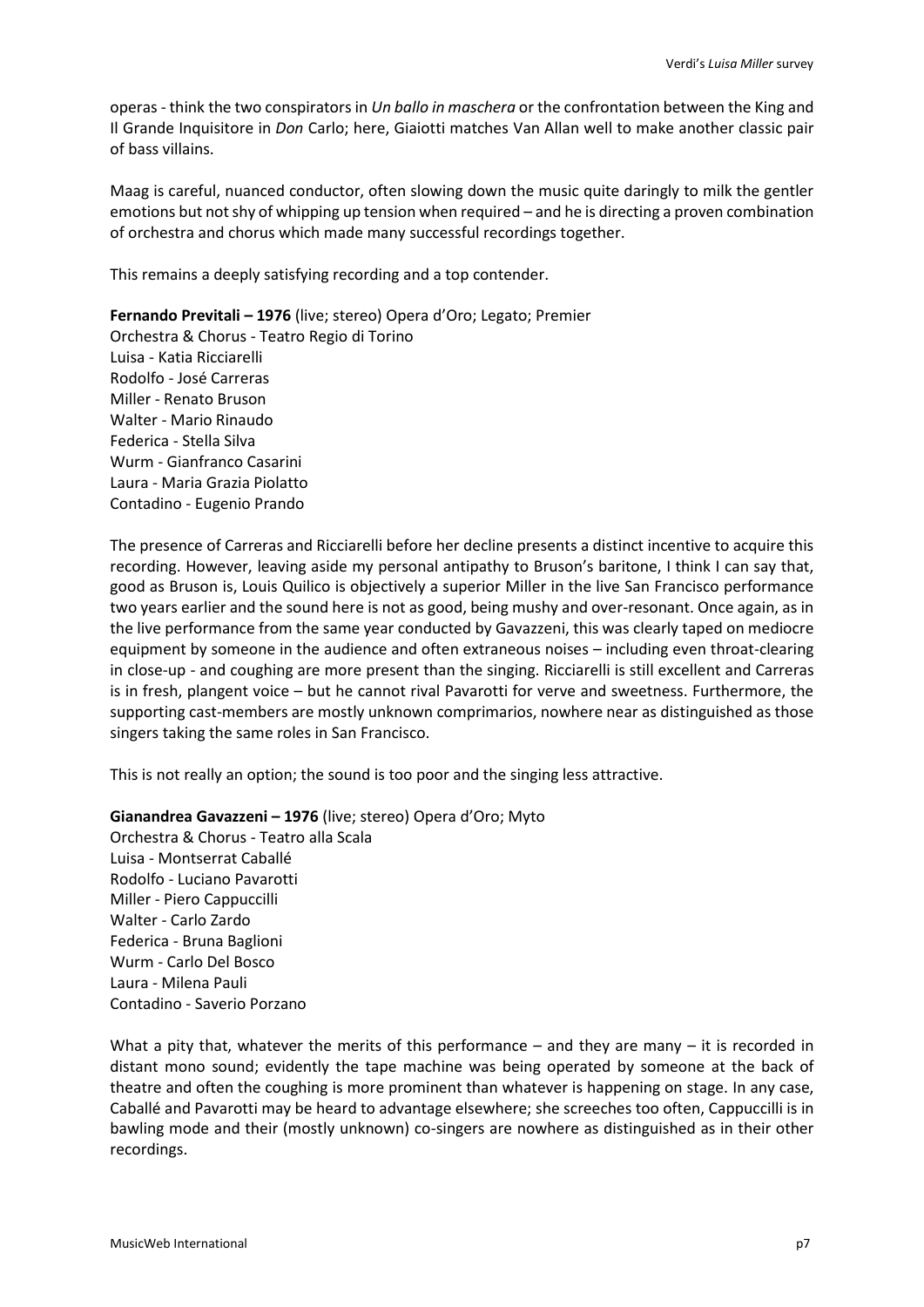I include this in case anyone should be understandably tempted by the trio of lead singers. Really, don't bother – it is sonically and artistically disappointing.

**Lorin Maazel – 1979** (studio; stereo) DG Orchestra & Chorus - Covent Garden Luisa - Katia Ricciarelli Rodolfo - Plácido Domingo Miller - Renato Bruson Walter - Gwynne Howell Federica - Elena Obraztsova Wurm - Wladimiro Ganzarolli Laura - Audrey Michael Contadino - Luigi De Corato

For me there are too many things wrong with this recording: Ricciarelli, even at this stage of her career, was already resorting to too many breathy, unsupported pianissimi to cover a lack of top notes, Domingo, as much as I admire him, compared with Bergonzi and Pavarotti seems too beefy here in what is often very delicate, plangent music for the tenor and, as my regular readers know, I do not enjoy Bruson's baritone - while acknowledging that maybe it is it just my ears; I always hear a bleating quality to his tone (though *Gramophone* reviewer Alan Blyth, whose judgement I usually esteemed, always raved about his being the best post-war baritone). As for Obraztsova (excellent when aptly cast), she is a disaster; it sounds as though Amneris has dropped by to chew everyone's ear off. Ganzarolli is lumpy and choppy; he struggles with his music in a manner I would not have expected given the adeptness of, for example, his Leporello for Colin Davis only a few years earlier. Finally, Maazel's direction is choppy.

As much as I value Gwynne Howell's Walter, no other singer here gives a performance superior to what we can hear elsewhere; even Domingo surpassed his own Rodolfo here when he recorded the same role for Levine twelve years later. This is thus the least attractive of the four studio versions.

**James Levine – 1991** (studio; stereo) Sony Orchestra & Chorus - Metropolitan Opera Luisa - Aprile Millo Rodolfo - Plácido Domingo Miller - Vladimir Chernov Walter - Jan-Hendrik Rootering Federica - Florence Quivar Wurm - Paul Plishka Laura - Wendy White Contadino - John Bills

Levine was always superb in early Verdi, energised and exciting, and this is no exception. The Met forces are on top form and the digital sound enhances their virtuosity; the opening Sinfonia alone is a tour de force of sonorous ensemble.

The cast is as good as could be assembled in the early 90's and best of all is Chernov's lean, even, resonant baritone which you would guess as coming from the great Italian tradition rather than his native Russia. His timbre is very similar to that of Ingvar Wixell at his best but Chernov has more power up top. Aprile Millo is in fine voice: delicate and powerful by turns with a working trill, her top notes can be a tad harsh and their vibrato is very slightly too pronounced but not troublingly so; her passion and feeling are very convincing and she is prepared to take vocal risks. Her duets with Chernov and Domingo are the highlights they should be, especially when she is singing *pianissimo*. This surely the best thing she has recorded, much better than her Elisabetta in *Don Carlo*. Domingo is in heroic voice